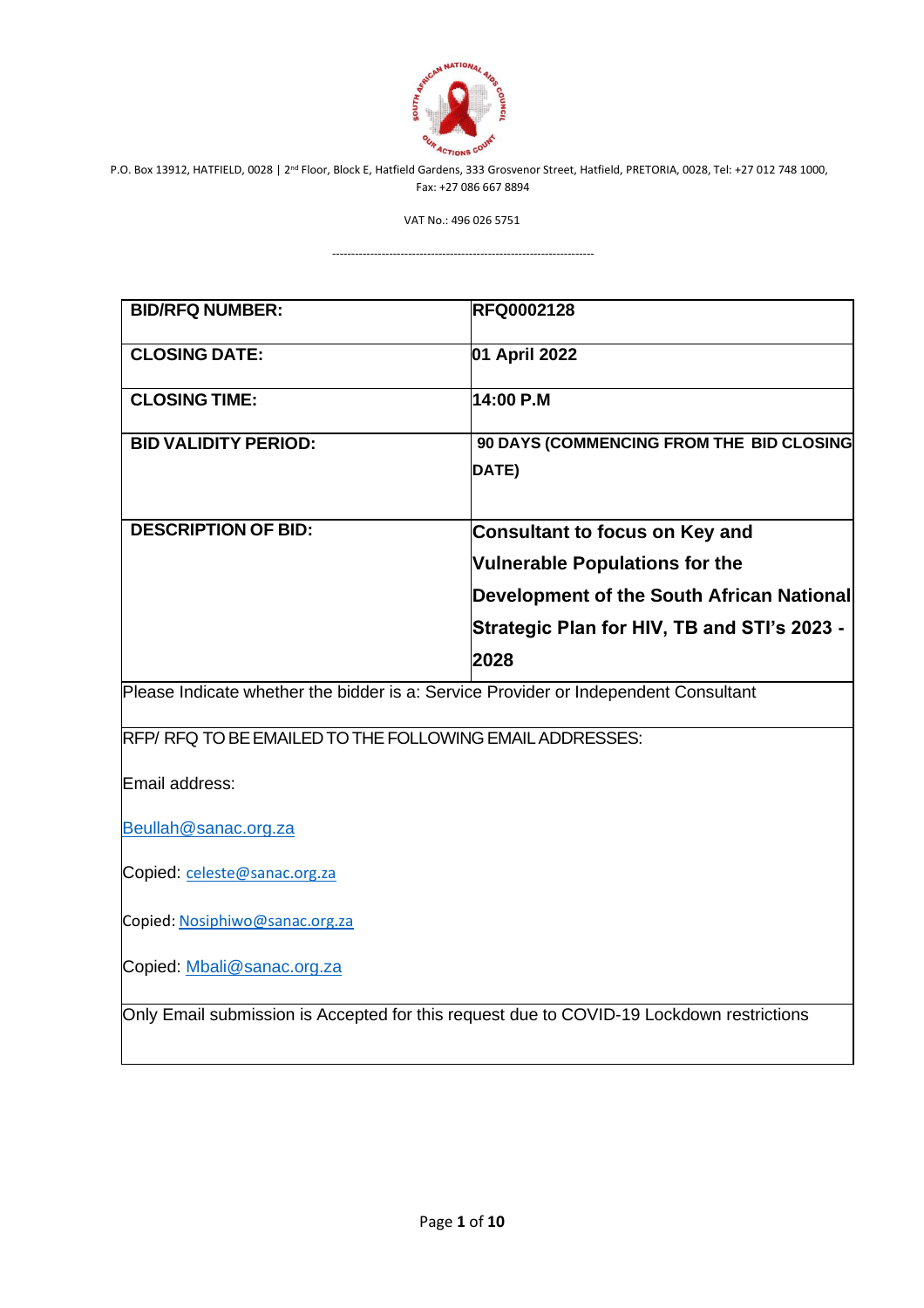

VAT No.: 496 026 5751

---------------------------------------------------------------------

**Terms of Reference Request for Proposals for a Consultant to focus on Key and Vulnerable Populations for the Development of the South African National Strategic Plan for HIV, TB and STI's 2023 - 2028**

#### **1) Background**

The South African National AIDS Council (SANAC) brings together government, civil society, and the private sector to create a collective response to HIV, TB and STIs in South Africa (SA). SANAC released the fourth National Strategic Plan (NSP) for Human Immunodeficiency Virus (HIV), Tuberculosis (TB) and Sexually Transmitted Infections (STIs) in 2017. The five-year plan (2017–2022), guides the multi-sectoral implementation of strategies to address the impact of HIV, TB and STIs. The NSP also contributes to the efforts of reaching the health-related and other relevant targets of the Sustainable Development Goals (SDGs), including universal health coverage.

The country is embarking on the development of a  $5<sup>th</sup>$  generation of the NSP for HIV, TB and STIs 2023 – 2028. The NSP is the key document to the country's response to HIV, TB and STIs, since it will take the country towards the target of ending AIDS as a public health threat by 2030. The NSP for HIV, TB and STIs 2023 – 2028 needs to respond to prevalent issues, be agile, radical, and should align with the 4<sup>th</sup> industrial revolution implications. The NSP for HIV, TB and STIs 2023 – 2028 should provide a sense of renewed hope to people infected and affected by HIV, reflect highly effective and high-impact interventions backed by evidence-informed analysis, to enable the achievement of the UNAIDS 95-95-95 targets. The UNAIDS 95-95-95 will propel the country towards the achievement of the agenda 2030 goals.

## **2) Purpose of the Consultancy**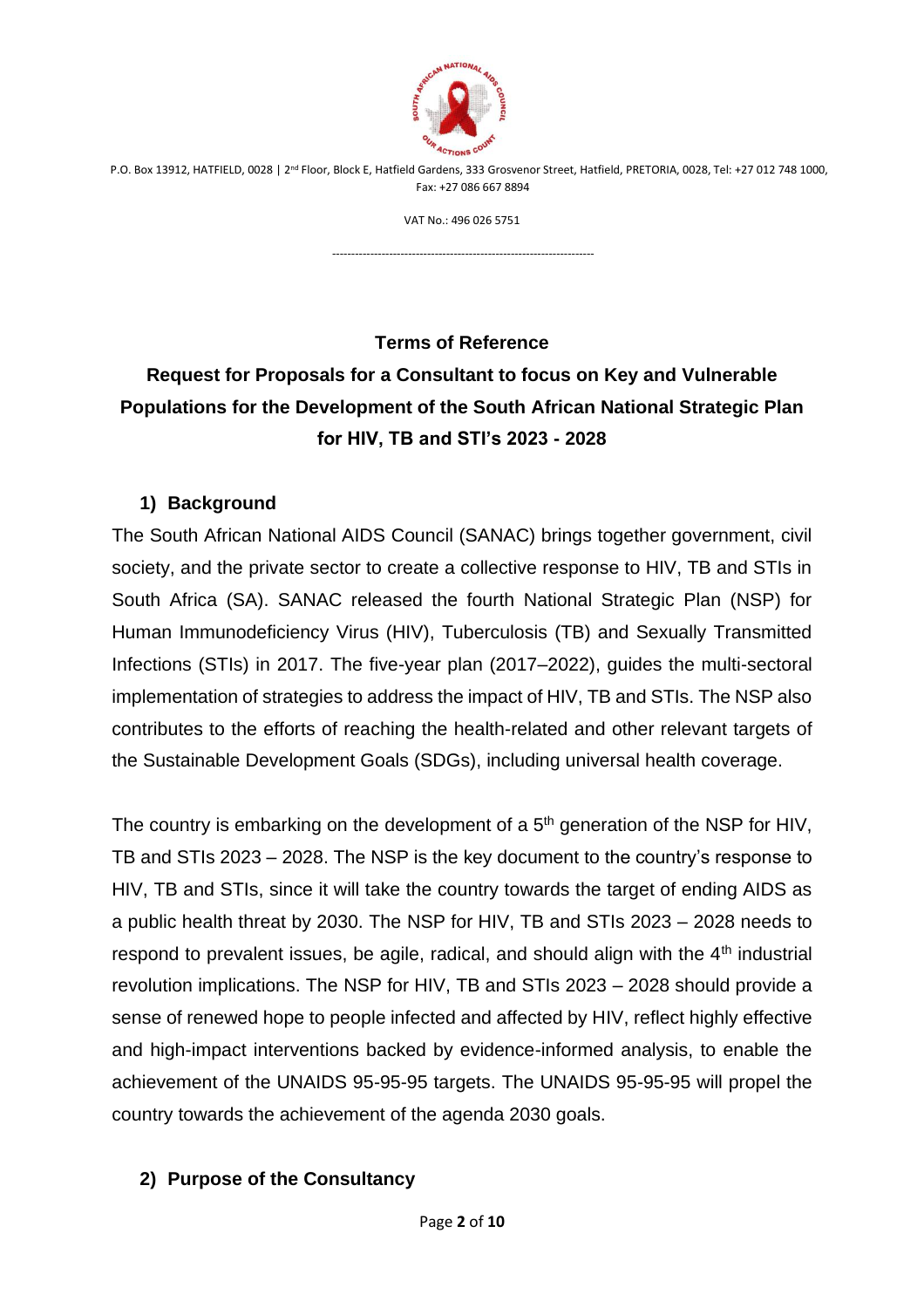

VAT No.: 496 026 5751

---------------------------------------------------------------------

SANAC seeks the services of a consultant for the development of the NSP for HIV, TB and STIs 2023 – 2028 focusing on Key and Vulnerable Populations (KVP). The consultant will work in collaboration with the SANAC Secretariat, based at Hatfield, Pretoria. The KVP consultant should ensure that the NSP document contains all the critical components of the response to the three epidemics, that must be consistent, sound and backed by cutting edge scientific evidence. Several themes have been identified that need to form the backbone of the NSP for HIV, TB and STIs 2023 – 2028 including emphasis on its governance, interphase with regional and local level planning, the placement of communities at the centre of the response, the sustainability of efforts, applying the inequality lens in addressing social and structural determinants of the epidemics, increased focus on TB elimination efforts, and incorporation of lessons learnt and leveraging on efforts made during the response to the COVID-19 pandemic.

The general objective of the consultancy is to work in collaboration with lead writer, the expert consultants and technical working groups (TWGs) to develop the NSP for HIV, TB and STIs 2023 - 2028. The expert consultants will each lead the consultations and writing of the following technical components of the NSP:

- $\checkmark$  HIV prevention
- $\checkmark$  HIV treatment and care
- ✓ TB
- ✓ STI's
- $\checkmark$  Costing and Finance
- $\checkmark$  Monitoring and Evaluation
- $\checkmark$  Governance and Leadership
- $\checkmark$  Key Populations for HIV, TB and STI's
- ✓ Vulnerable Populations for HIV, TB and STI's
- ✓ Human Rights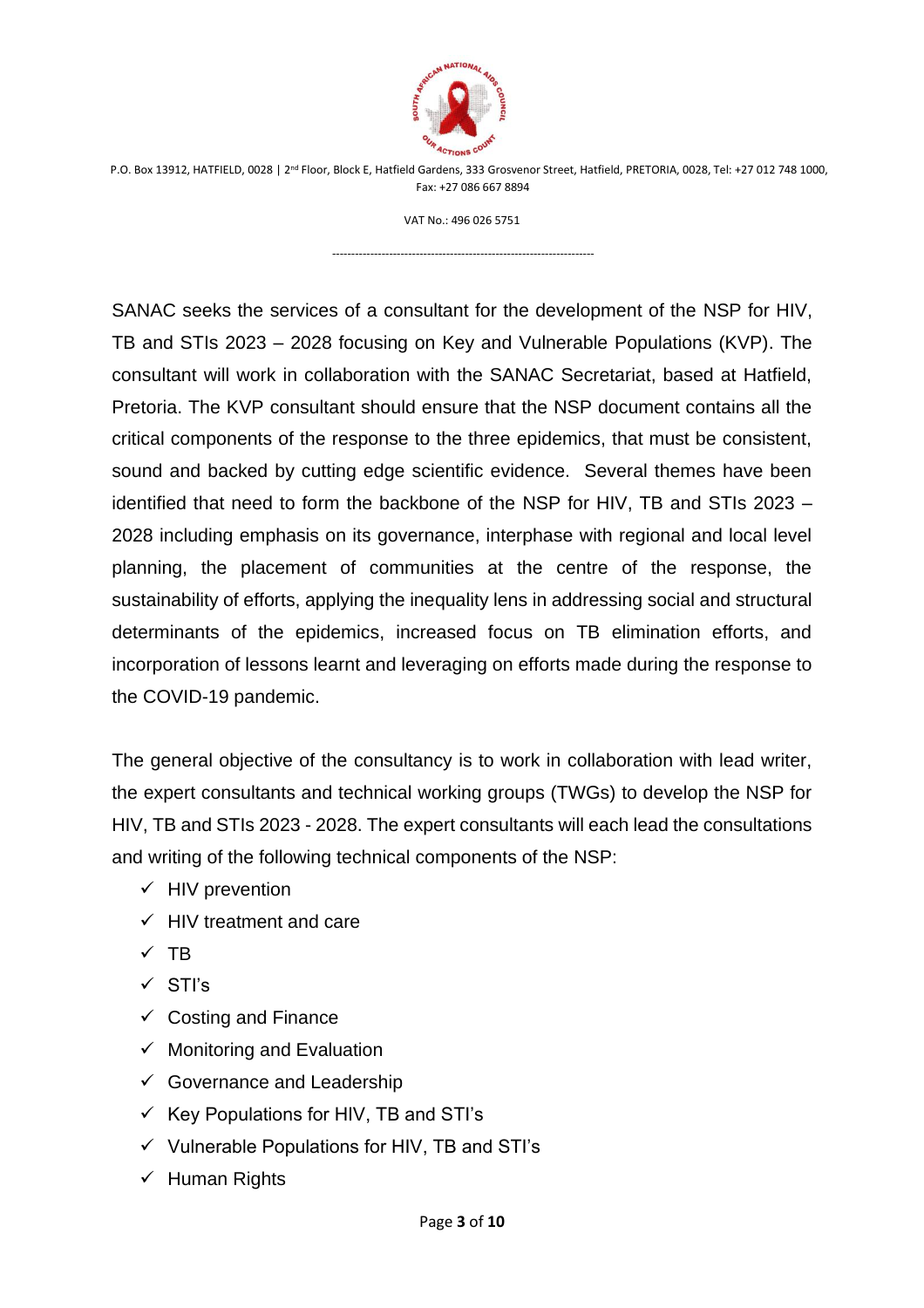

VAT No.: 496 026 5751

---------------------------------------------------------------------

#### $\checkmark$  Social and Structural Drivers

## **3) Scope of Work**

The SANAC Secretariat seeks to engage a consultant to work closely with the Lead Writer, Expert Consultants to ensure the production of a clear logical NSP for HIV, TB and STIs 2023 – 2028. The Consultant will lead the development and finalisation of the KVP components through bringing programme design processes and previous experience from developing and writing successful integrated, multi-sectoral, proposals involving several stakeholders and donors. The KVP consultant will:

- Conduct an analysis in the most current and evidence-informed epidemiological, and underlying factors that exacerbates key risks and vulnerabilities among these population groups
- Clearly articulate the KVP that require intensified efforts for the HIV, TB and STI's response
- Identify high allocative efficiency that will allow for the right mix of priority interventions to maximize impact with the available resources and capacity while improving operational efficiency.
- Ensure interventions identified can achieve sufficient coverage and scale to meet the targets and improve outcomes
- Identify health sector and non-conventional HIV prevention platforms for KVP, including integration with sexual and reproductive health services
- Define the approach for building trusted community access platforms for KVP, including peer-led outreach and relevant social media platforms (as applicable for the different groups)
- Review underlying barriers to HIV and TB prevention, testing and treatment access among KVP and structural barriers (such as legal barriers, norms,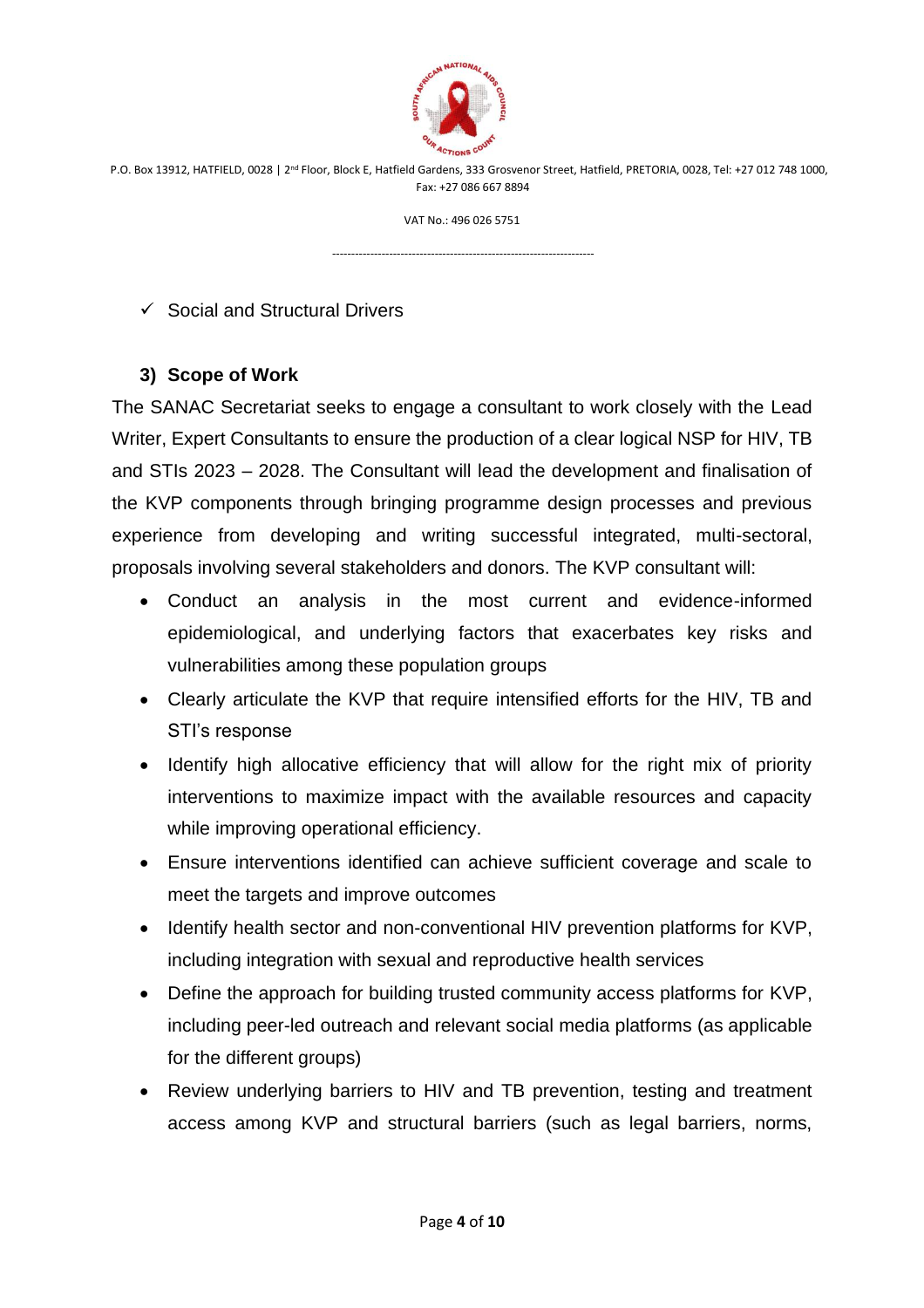

VAT No.: 496 026 5751

---------------------------------------------------------------------

discrimination, and law enforcement practices) and define specific implementable actions to address it.

- Work closely with the technical team to ensure the KVP component is captured and expressed concisely and accurately in the relevant parts of the draft and final NSP e.g. Monitoring and Evaluation Plan.
- Work as a member of the lead technical team to develop formats for collection, collation, and analysis of data to ensure optimum contribution from all stakeholders and development of the NSP for HIV, TB and STIs 2023 – 2028 as a full document with the necessary attachments.
- Participate in NSP meetings, dialogues/consultations, and technical task team meetings to be able to accurately capture the comprehensive overall picture being built up as well as the details in the NSP document.
- Write up and fully capture the inputs by stakeholders into a comprehensive plan to address KVP that can be incorporated by the lead writer into different chapters of the NSP.
- Contribute to communication pieces and presentation to be used for various stakeholders throughout the development of the NSP.
- Adjust the report and presentation for peer review before making final inputs and sharing as part of consultation and dialogue.
- Complete all sections for different KVP throughout the NSP document.
- Assist the lead writer to maintain a complete an accurate reference list.
- Develop a presentation and shortened report that summarises above in an easy-to-read format and present this to the relevant stakeholders.

## **4) Deliverables**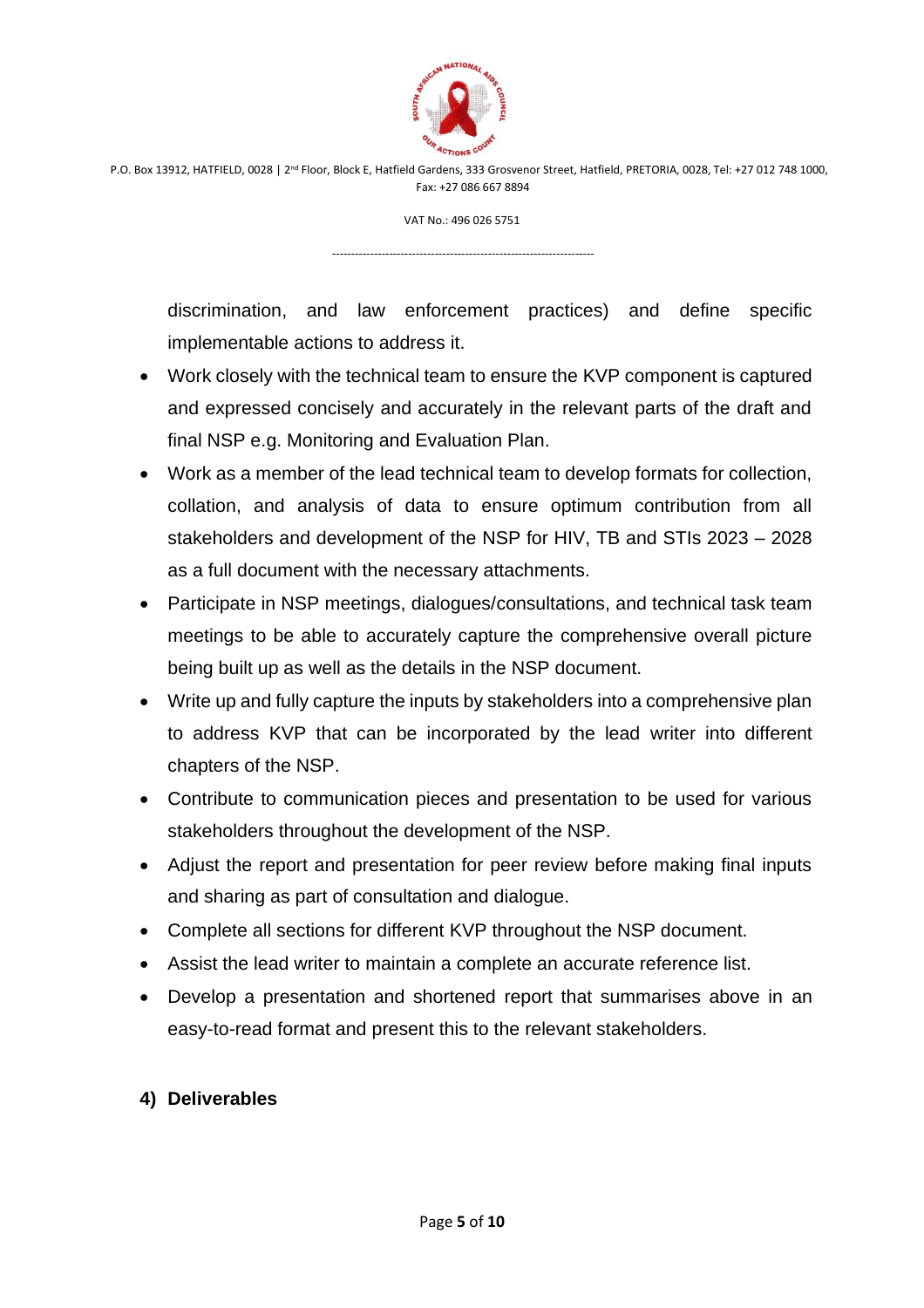

VAT No.: 496 026 5751

---------------------------------------------------------------------

The KVP consultant will present the methodology and working arrangements to the SANAC Secretariat and NSP reference group within two weeks of appointment. The work will be remunerated based on actual time worked substantiated by high quality documents as proof of work done by the consultant, meeting attendance and participation, as approved by SANAC Secretariat procurement procedures.

#### **5) Timeframe**

The level of effort expected is to be a maximum of 140 days. This will spread over the ten (10) months from the contract's commencement date, which is anticipated to be from 1 April 2022.

#### **6) Qualifications and Experience**

- At least a Master's level university degree in Public Health, Social Sciences or other relevant disciplines;
- Extensive knowledge of the HIV and STI epidemics, including sexual and reproductive health in South Africa and the region.
- Extensive knowledge of the HIV and TB epidemics and KP including community responses
- Strong understanding of HIV, TB and STI programming, including the need to focus on gender issues, key populations, and human rights.
- At least five years' experience with the participatory strategic planning processes.
- Demonstrable experience in leading or being a major contributor to the writing of KP strategic documents
- Previous experience in contributing on key and vulnerable population programmes.
- Knowledge of and experience in strategic planning, and key populations.
- Past experience in working with KVP programme implementers as well as HIV and TB programmes.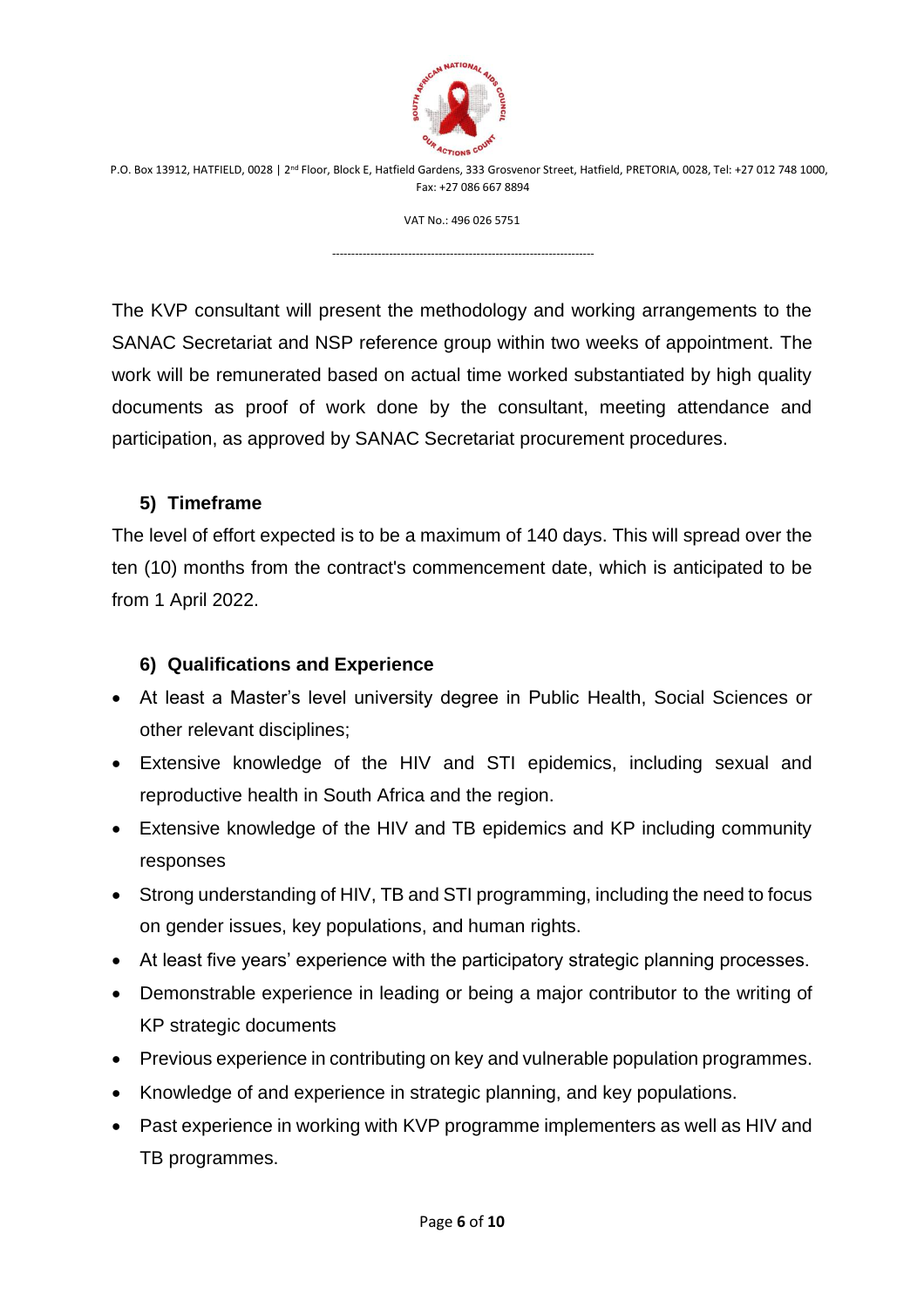

VAT No.: 496 026 5751

---------------------------------------------------------------------

- Minimum 10 years progressively responsible professional work experience at in HIV and STI programming and policy development.
- Experience in leading or being a major contributor to the writing of HIV and STI programme documents.
- Strong track record of technical writing and editing high-level documents in English on HIV, TB and STIs prevention related strategies with a quality high standard under tight deadlines.
- Research and publication experience in the KVP field.
- Knowledge and / or understanding of the SANAC and its stakeholders, with strong stakeholder management skills and experience working at different levels of the South African Government Structure, will be an advantage

# **7) Core Competencies:**

- Computer skills (e.g. Microsoft Word, Excel, Access), and applicable financial systems / applications / statistical analysis / software
- High degree of integrity, and highly organized and good analytical skills
- Excellent networking, oral and written communication, presentation, and reporting skills
- Fluency in written and spoken English is an absolute necessity

# **8) Functional Competencies:**

- Support the preparation of information for advocacy
- Contributing to results through provision of information
- Generates new ideas and proposes new, more effective ways of doing things
- Ability to work under pressure and adhere to deadlines.

## **9) Supervision**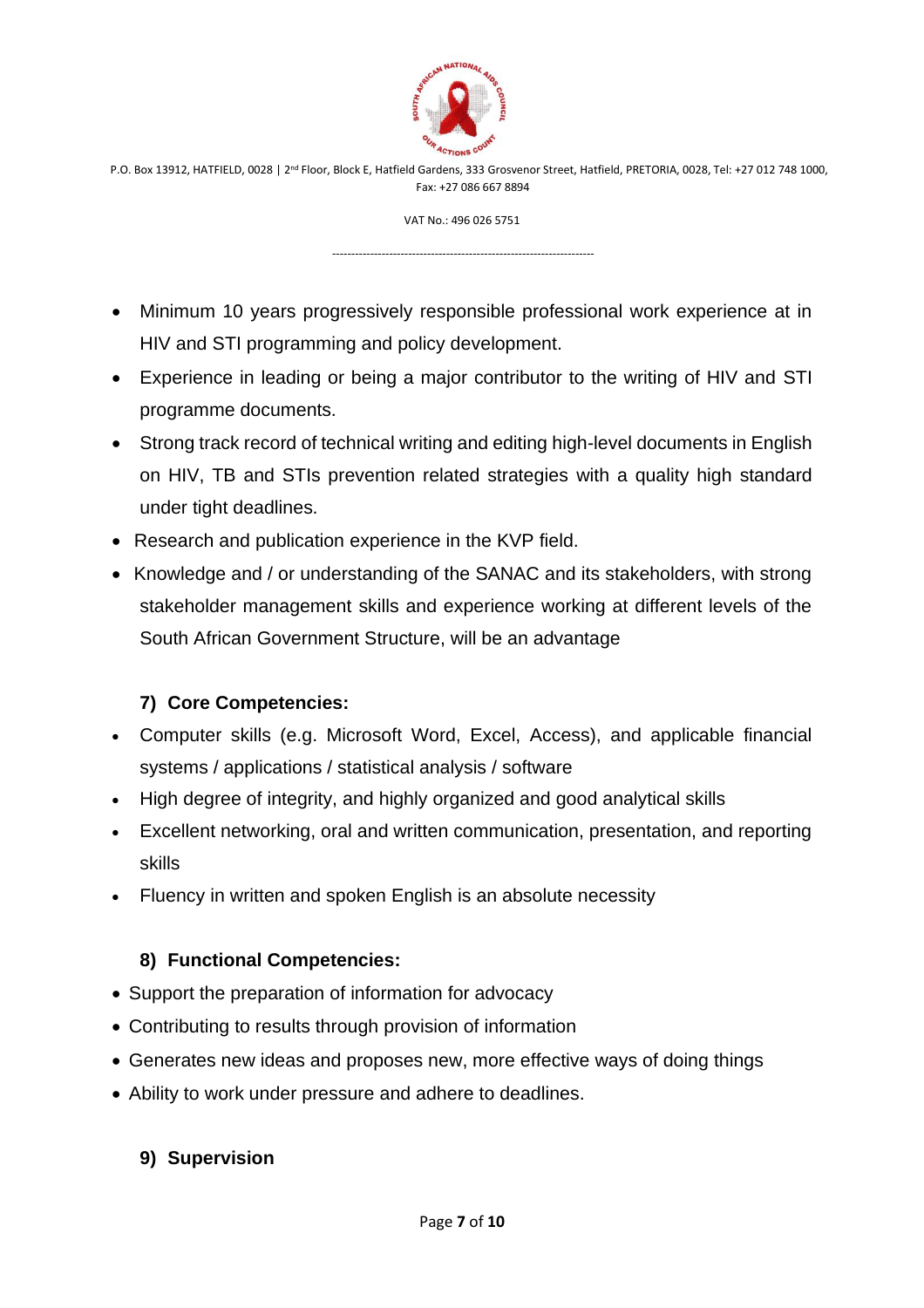

VAT No.: 496 026 5751

---------------------------------------------------------------------

The consultant will be supervised by the Lead Writer and Executive manager: NSP Implementation Unit, who will work closely with the consultant to discuss the work and the review drafts and the final product.

#### **10) Selection / Evaluations Criteria**

Bidders must obtain the Minimum point of 70 out of 100 to be

evaluated onPrice & BEE (refer to SBD 6.1 for Adjudication process

on Price & BEE).

Proposals will be evaluated on in accordance with the allocated criteria below. The ratingwill be as follows:

 $1 = \text{Very Poor}, 2 = \text{Average}, 3 = \text{Good}, 4 = \text{Very Good}, 5 = \text{Excellent}$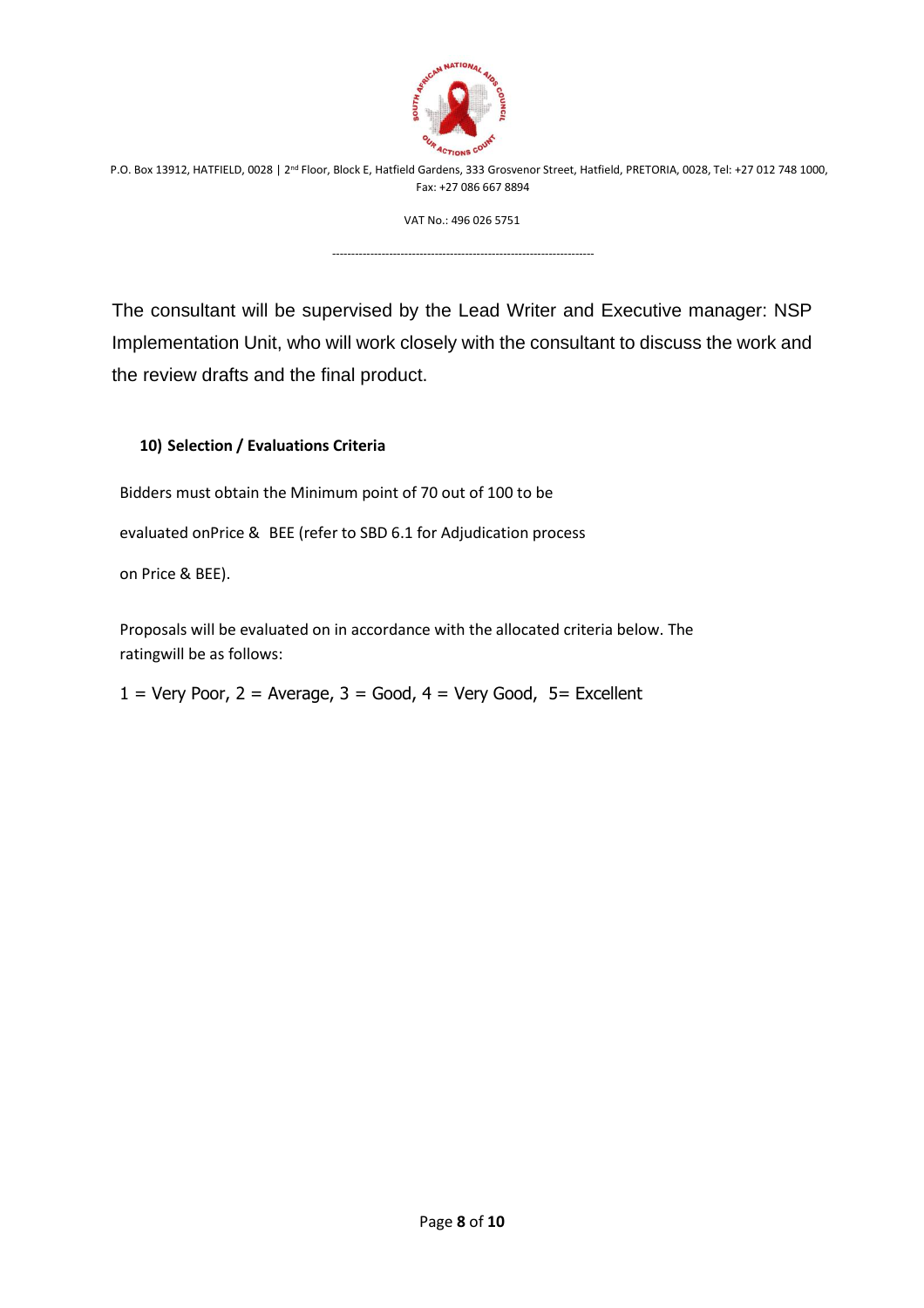

VAT No.: 496 026 5751

---------------------------------------------------------------------

| <b>Written Proposal Evaluation:</b>                                                                                      | Weight |
|--------------------------------------------------------------------------------------------------------------------------|--------|
| Sound Technical proposal detailing their interpretation of the<br>TOR, proposed methodology and work schedule submitted. | 40     |
| Demonstrated record of accomplishment / knowledge as per<br><b>TOR</b>                                                   | 20     |
| Demonstrated record of accomplishment / knowledge as per<br><b>TOR</b>                                                   | 20     |
| Demonstrated track record in delivering similar projects -<br>Attach references                                          | 20     |
| Sound Financial Proposal with Justifications<br>Aligned with the deliverables and time frame                             | 20     |
| <b>Total Points Scored</b>                                                                                               | 100    |

#### **11) Proposal Format**

:

A detailed proposal in response to this ToR is due on **Friday 1 April 2022 by 14h00pm** containing all the information required to evaluate the bid against the requirements stipulated in these terms of reference document. Please send your proposals to [beullah@sanac.org.za](mailto:beullah@sanac.org.za) the following should be attached to the proposal as annexures:

- i) Annexure A: Technical Proposal demonstrating ability to complete the assignment and produce a quality document as per scope of work detailed above
- ii) Annexure B: Summary of experience. Please attach CVs of proposed team members, where applicable which show the range of similar assignments